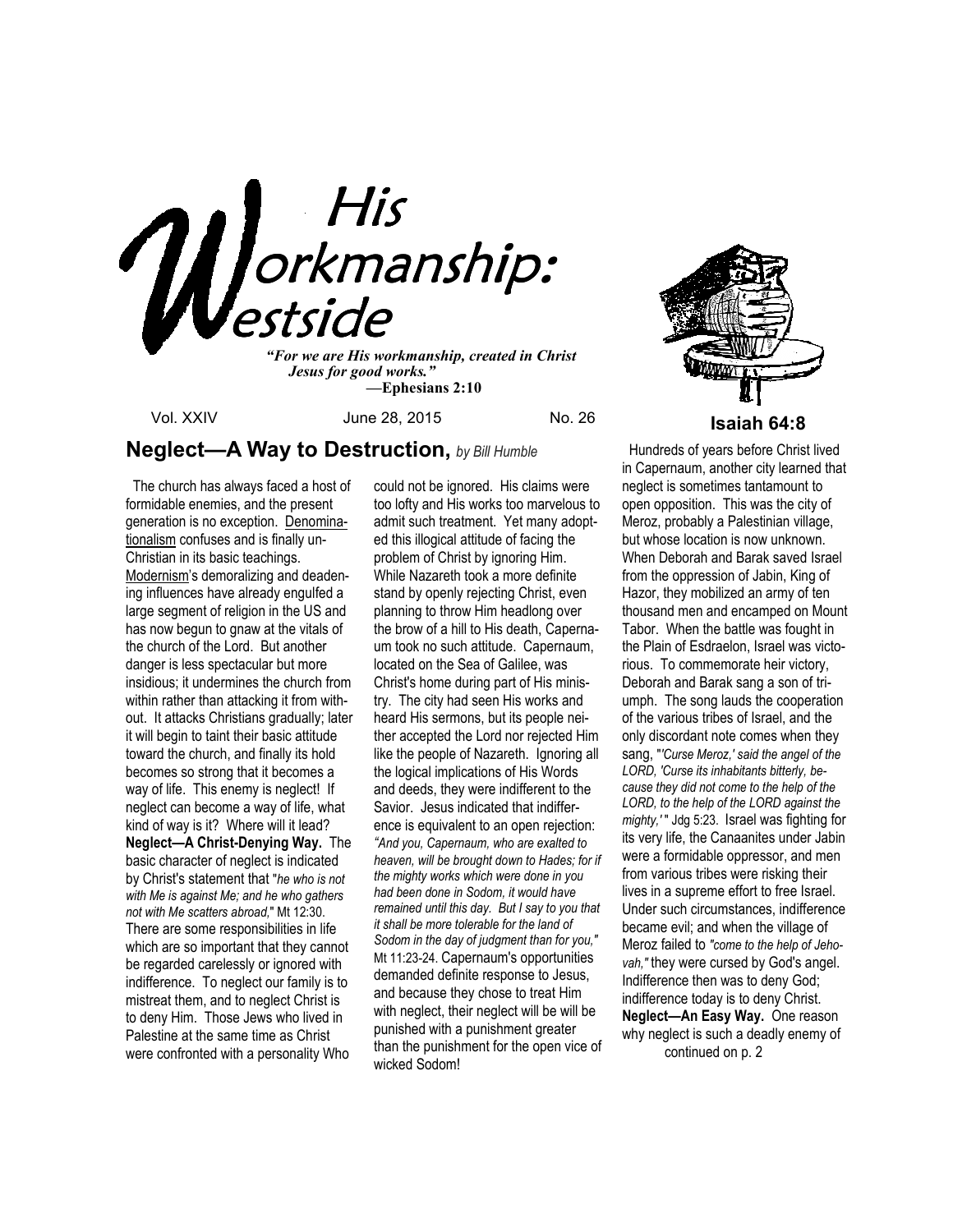### **"God is a rewarder of those who diligently seek Him," —Hebrews 11:6**

the church today is because it is so easy for a Christian to become a victim of it. Neglect is a particularly easy way of life in this generation:

1. *Busy-ness.* Our American way of life demands fast living, and few have enough time for everything. Nearly everyone finds it necessary to leave off something he would like to do, and often our service to God is the first to be undone. This does not mean that the too-busy Christian openly denies the Lord. Usually he treats the church indifferently, attending worship only when it is convenient to do so. As he drifts further along the way of neglect, his indifference becomes more pronounced until, finally, the life in Christ means no more to him than to a modernistic Methodist.

2. *Influence.* There is a prevailing indifference to religious responsibilities among the denominations, and this sometimes sets an example for weak Christians. *"When my Methodist and Baptist friends go to church only occasionally and feel satisfied with their religion, why can't I?"* some brethren inquire, seeking to justify what they want to do. Modernism has so blighted denominationalism that indifference is nearly universal among their members, and some of the Lord's church treat their walk with Him as membership in a club; they would like to regard their neglect as a better standard than the precepts of the New Testament.

3. *Irresponsibility.* Too often, Christians have not been properly instructed in the responsibilities of living in Christ. They do not see themselves as important parts of the body of Christ; they do not understand Paul's teaching in 1 Cor 12:12-27 that they are essential to the functioning of the local church. *"Do not neglect the gift that is in you,"* Paul exhorted in 1 Tim 4:14. These Christians do not use their spiritual gifts in service to the church. They don't realize that

indifference is deadly. Neglecting worship and meetings of the church, they hear less teaching and become more indifferent. A vicious circle is dragging them relentlessly down this easy road! 4. *Focus.* Some Christians focus on the wrong things. They are disputing about minor matters, and neglect more important things. *"Woe to you, scribes and Pharisees, hypocrites! For you pay tithe of mint and anise and cummin, and have neglected the weightier matters of the law: justice and mercy and faith. These you ought to have done, without leaving the others undone,"* Mt 23:23. Hypocrites take special care in small matters; they can be remarkably scrupulous in the performance of external, ritual religion, but totally neglected the soul, spirit, and practice of godliness. But they neglect the things which matter the very most: righteousness, which is choosing right from wrong; mercy and kindness towards the distressed and miserable, Ax 6:1; and trust in God, love for Him, and faithfulness in keeping promises and speaking truth, see Mic 6:6-8. God must receive our first and best attention. Remember, *"He who keeps the commandment keeps his soul, but he who is careless of his ways will die,"* Pr 19:16. Neglect is, of course, reflected in many ways. It is responsible for Christians' failing to attend gatherings of the church, particularly those besides Sunday morning. Why do they come on Sunday morning? They must preserve an appearance of respectability, mustn't they? They must salve their consciences. But they are indifferent and lukewarm, and God will *"vomit them out of His mouth,"* Rev 3:16. Indifference is responsible for purposeless giving, for the dust-covered Bible, and for the idea that the days of gospel meetings are over. Purposeful giving causes us to rejoice: *"For the children of Israel and the children of Levi shall bring the offering of the grain, of the new wine and the oil, to the* 

*storerooms where the articles of the sanctuary are, where the priests who minister and the gatekeepers and the singers are; and we will not neglect the house of our God,"*  Neh 10:39; see also 2 Cor 8:7-8, 17, 22. Bible study indicates a diligent heart: *"Be diligent to present yourself approved to God, a worker who does not need to be ashamed, rightly dividing the word of truth,"*  2 Tim 2:15; see also Rm 12:8-11; Ps 77:6; Jude 3. A person not eager to attend meetings of the church lacks diligence, which is a sign of neglect and laziness and lack of follow-through, see Pr 12:24, 27; 10:4; 13:4; 21:5; Heb 6:11; 2 Pet 1:5-10; 3:14. All of these are symptoms of an attitude, and it is this attitude which is deadly to a spiritual life. *"Keep your heart with all diligence, for out of it spring the issues of life,"* Pr 4:23. It is a life and death matter!

 The Lord is zealous about salvation, about lost souls, and about us. Many times in scripture His zeal *"accomplishes"* His purposes; see Num 25:11-13; 2 Kg 19:31; Ps 69:9 (Jn 2:17); 119:139; Is 9:7; 37:32; Ezek 5:13; Joel 2:18; Zech 1:144; 8:2. He is "*clad with zeal as a cloak,"* Is 59:17. He is zealous in His mercies towards us and yearns for us, Is 63:15. Zeal is an aspect of love! If we don't have zeal, but neglect God, we do not love Him! If that is our condition, lukewarm, we must *"be zealous and repent,"* Rev 3:19. *"But it is good to be zealous in a good thing always,"* Gal 4:14. We are His own special people, *"zealous for good works,"* Tit 2:14. The word "enthusiasm" comes from a Greek root that indicates *"God within."* Thus, zeal is pleasing to Him, and apathy is not. Neglect—A Disastrous Way. The sheer stark tragedy of neglect for the Christian lies in the fact that so easy a way of life could lead to so disastrous a destiny. Yet the Bible clearly indicates that the indifferent Christian has no hope of the glorious immortality which awaits the faithful in Christ Jesus. This continued on p. 3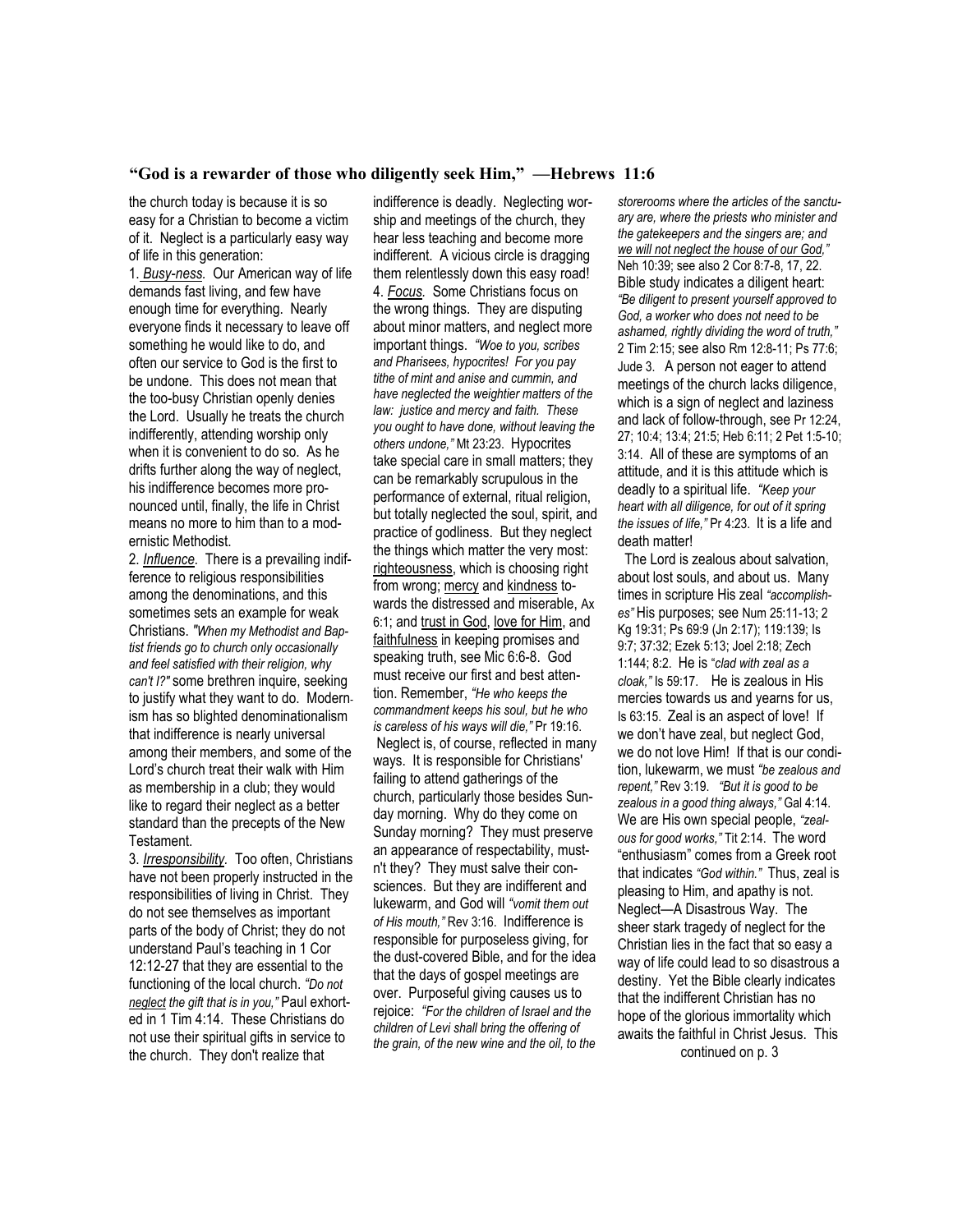

**in 2015** "Create in me a clean heart, O God, and renew a stea*d*fast spirit within me." —Ps 51:10

**Government and Marriage,** *from p. 4*  Speaking a few years after same-sex "marriage" was legalized in Canada, Hellquist said, *"Now that we can get married, everyone assumes that we don't have any issues any more. A lot of the deaths that occur in our community are hidden; we don't see them. Those of us who are working on the front lines see them, and I'm tired of watching my community die."* Hellquist's testimony is heartbreaking—but it also reflects reality. While many LGBT activists call these scientific facts "hatred" or "bigotry," the government can't forsake the health of its citizens. Instead, the U.S. government and state governments should look to the CDC, which finds that people who identify as gay or lesbian make up just 1.6 percent of the population. Nevertheless, gay men account for two-thirds of all new HIV/AIDS victims.

 Laws influence society, and the U.S. government should not give its stamp of approval to the devastating harms of same-sex sexual relationships. This is especially the case given the public funding of health care. By promoting dangerous sexual practices they do double the damage: first by encouraging harm directly, and then again by depleting the public treasury of monies that will be needed to treat the ailments resulting from the dangerous behavior.

Third, the government has a vested interest in protecting liberty. The LGBT movement used to declare that it wanted *tolerance*. However, now that the movement has achieved prominence, it refuses tolerance of dissenting opinion. It is becoming an epidemic in America and a pandemic in Canada and other

# nations where children and parents are being forced to accept the redefinition of marriage or face government persecution. In the US, we can see this persecution as business owners, military and naval chaplains, and others lose their religious liberty, as well as their rights to property ownership and expression of speech, simply because they won't abide by the 'new orthodoxy' of homosexuality.

Discipleship Here At Home

 The US has spent the last 50 years hearing the sermon of the Sexual Revolution, with little objection from the pulpits. This isn't just true for same-sex relationships; pulpits have been mostly silent on the issues of divorce and extramarital sexual relations, among other moral evils. Thanks to this silence and the effective campaign run by LGBT activists, many Americans consider support for real marriage as equivalent to racism. However, the truth is that only those who dare oppose same-sex "marriage" care enough about those with same-sex attraction to let them know that their sexual behavior is physically, emotionally, psychologically, and spiritually damaging. Since the Supreme Court has undermined the familial structure created by God and evidenced by nature, it falls to Christians to prepare for the coming persecution and to take the stand for truth and justice that recent generations have abandoned.

**Neglect Destroys,** *from p. 2*  conclusion is necessary to the proposition that neglect is a Christ-denying way, for how could anyone hope to be saved when his life, though he is a nominal Christian, actually denies Christ?

 The Old Law was ordained by angels in the hands of a mediator and was therefore great, but the New Law is far greater. If that Old Law, "*proved steadfast, and every transgression & disobedience received a just reward, how shall we escape if we neglect so great a salvation…?*" Heb 2:2-3. We shall not escape!

 In the Conquest of Canaan, *"there remained among the children of Israel seven* 

**PRAY FOR healing, protection, help** \* **Eric Perry—at home recovering from appendec**tomy last week

**Jesse Walker, formerly of Westside, now in Chicago** \* **Ed Fink**—home from hospital; prostate cancer worse \* **Marie Sangellino**—thyroid cancer; surgery 7/9 \* **Rod Green**—staph infection; still weak \* **Danny Dodd,** formerly of Westside—full brain radiation at St. Anthony's Hospital as outpatient —mother's oldest sister Denise passed away last week \***Kaylee Chavez**—age 10, cancer; improving, \***Bill Dennis**—home following rehab on infected knee drainage; pseudo-gout; getting stronger \* **Aubrie** and **Aaron Andrews**, friends of **Boyds**  —**Aaron** lost foot in motorcycle accident; pray they will be receptive to the gospel \* **Sandra Perry**—possible kidney failure, may need dialysis or transplant; heart valve issues recently diagnosed; neuropathy from diabetes **Sylvia Chapman, Brett**'s grandmother—third stage pancreatic cancer; Brett's grand-mother Sue, and Aunt Bonnie Doss—cancer returned -**Brittany Tope**'s mother--breast cancer; broken ribs healed; doing better; grandmother—on dialysis **Gregg Geis**'s friend **Taylor Olson**—overdosed; pray for his family

#### **CHRONIC CONDITIONS**

**Logan Corray; Addison Tope; Christian Harrod; Rocco Jr.; Pat Wilkes**—asthma **Autumn Hadders—**epilepsy; celiac disease **Jonathan Hadders**—RA

**Kirk Johnson—**MS; pelvic bone atrophying **Menards—**aging; **Lloyd**, diabetes, Alzheimers; **Virginia,** macular degeneration; high bp **Cheryl Reames**—diverticulitis; fibromyalgia **Judy Sartin**—rotator cuff injury; spinal stenosis;

**Lynda Szymanski**—COPD, lung weakness *+#+#+#+#+#+#+* **Travel** Sarah McMurray is in IN visiting

family Ethan Howell is in CA to deliver a motorcycle. **Gintchins** are in Bulgaria visiting family until Aug **Shreves** in Australia; **Walkers**  in TN

*Contact* **Payton Miller**'s phone number is 309-846-8810; email: payjay94@gmail.com *+#+#+#+#+#+#+ tribes which had not yet received their inheritance. Then Joshua said to the children of Israel: 'How long will you neglect to go and possess the land which the LORD God of your fathers has given you?' "* Josh 18:2-3. God wants us to possess His blessings, but we must actively seek them, conquering His foes of sin in our lives, including neglect. Neglect will prevent us from inheriting His blessings, both here and now and in the hereafter.

There is perhaps no greater enemy facing the church today than neglect. It is a destructive and disastrous way of life.